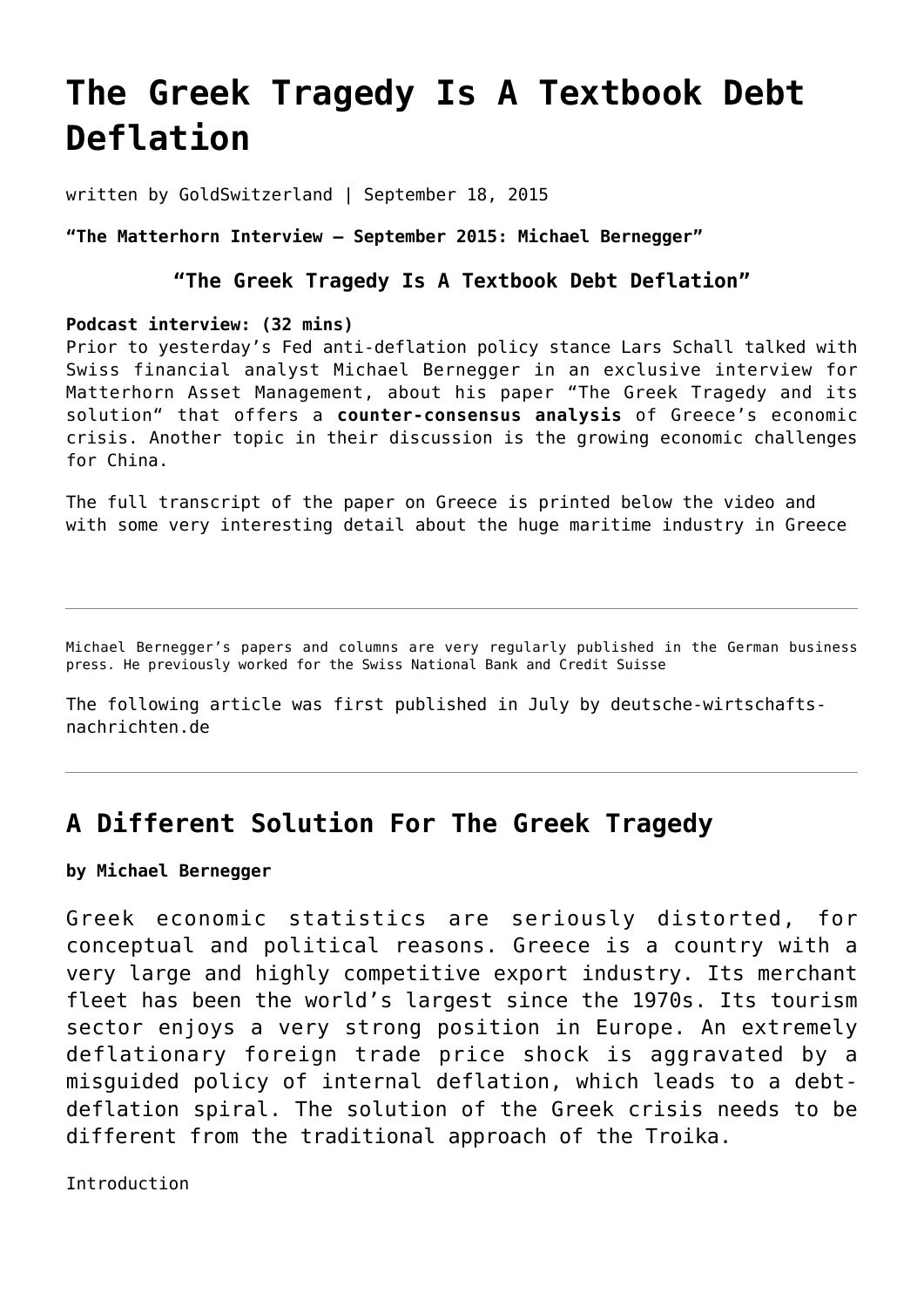This article contains a counter-consensus analysis of Greece's economic crisis. This crisis appears to be following the script of an ancient Greek tragedy. The tragedy is leading deeper and deeper into a conflict which is irresolvable for the persons involved and which will end in a collapse or catastrophe. There is no way to avoid blame without denying their inner values and losing their public standing. The climax of the crisis was reached with the collapse of talks between institutions and the Greek government and the mother of all banking crisis after June 27th. This article was originally written in April and May 2015 and published in German in early June 2015. The article is left unchanged except for addendums to cover the events of June 27th / 28th and complete the analysis.

This article is the non-technical summary of a larger text. The main statements of the article are substantiated in detail in this background text. Several informative graphs and tables are attached in an annex out of which only a few will be shown illustratively for reasons of space. The article's essential arguments are briefly summarised as follows:

Brief Summary

The Troika's policy towards Greece is based on a fatal statistical error

Ostensibly, the crisis in Greece is about sovereign debt. It apparently resulted from an overly expansionary fiscal policy and a loss of price competitiveness since the launch of the euro. This competitive weakness is supposedly attributable to an excessive rise in labour costs with respect to anaemic macroeconomic productivity growth. Greece is allegedly uncompetitive internationally because the economy's internal structures do not allow for or support any internationally competitive industries. Bureaucracy, poor regulation, especially in the labour market, excessively high wages and costs are said to be structurally obstacles. Apparently, these are the causes of the periodic disruptions which, in ever shorter intervals, have pushed the country to the edge of bankruptcy since 2010. Hence, also, the strict austerity and deflation program which the Troika has imposed on the country since 2010.

The core problem is actually completely different: Greece is a country with a very large and highly competitive export industry. Its merchant fleet has been the world's largest since the 1970s. Greek merchant shipping made huge efficienciy gains since the turn of the century. Its tourism sector enjoys a very strong position in Europe. In the 2000s, it successfully evolved from mass to quality tourism, with very competitive prices in the upper and particularly in the top price segments. The country experienced an export boom from 1999 to 2008. No other western European country except for Norway achieved even remotely comparable export growth. Due to conceptual errors in the calculation of the balance of payments and gross domestic product, this export boom was recorded as a growing current account deficit and sluggish GDP growth. Actually, up till 2008, Greece achieved high and steeply increasing current account surpluses, more than Germany did. This export boom was mainly driven by merchant shipping, the country's dominant economic sector since the 1960s.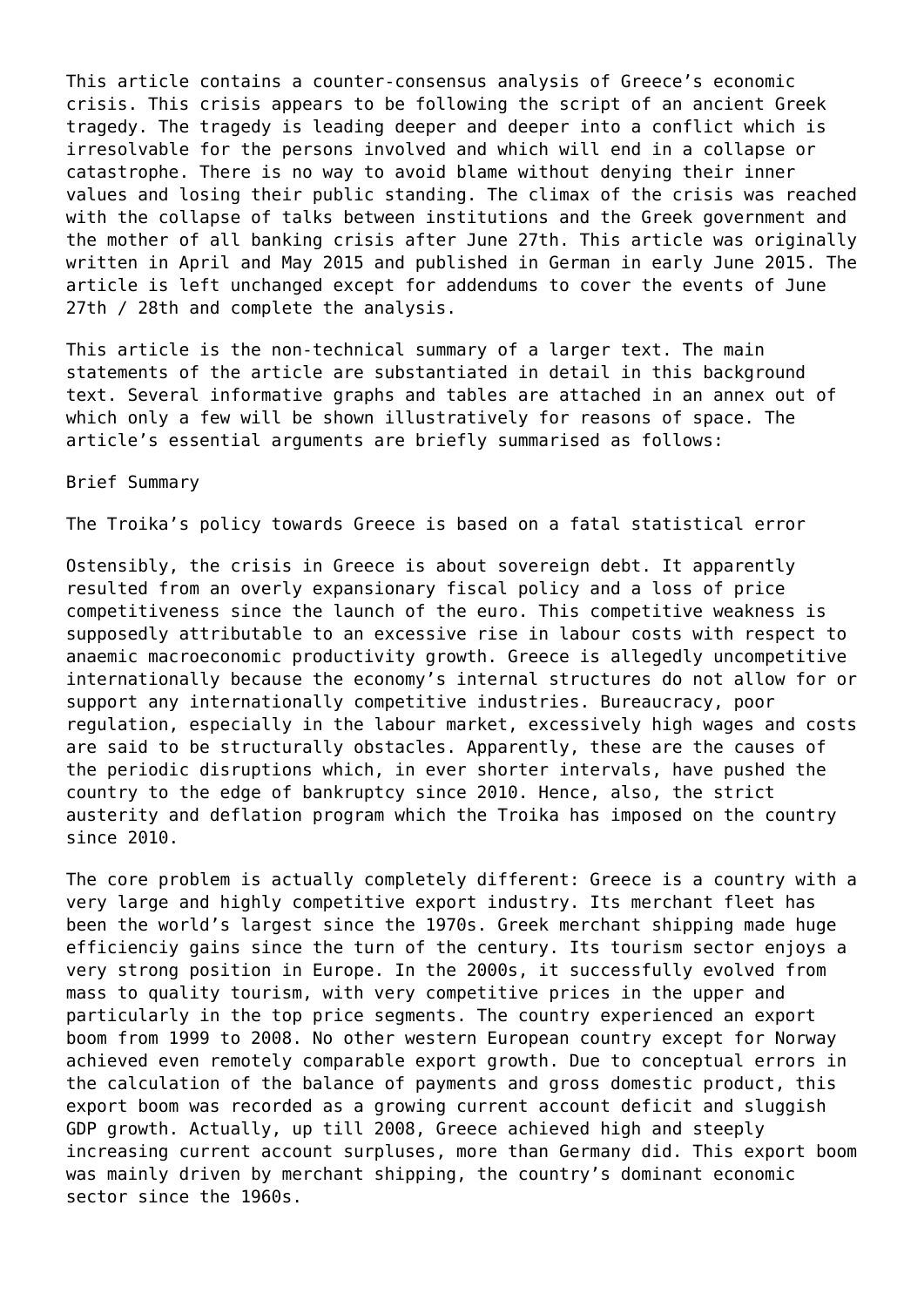Greek economic statistics are seriously distorted, for conceptual and political reasons. This is shown in the background text for the two main export industries, merchant shipping and tourism.

Balance of payment statistics for both industries are collected by the Bank of Greece. Merchant shipping specifically has been conceptually misrepresented in Greece's balance of payments since it returned to Greece in the 1960s and therefore for more than 50 years. Greece differs in this respect from all other important countries with a merchant fleet. This has to do with its currency exposure and the regulation and taxation of the sector in Greece as well as with the country's monetary policy regime up till 1994. Since the 1980s, this problem has been known worldwide as the "missing fleet" phenomenon, which even considerably distorts current account balances worldwide and not only Greece's. Unlike in the rest of the world, up to 1998 in Greece, shipping companies' freight earnings from abroad were not reported as merchant shipping exports. These exports comprised only transfers to Greece from shipowners' dollar accounts held abroad. These so-called remittances only covered only domestic factor costs – seamen's wages, salary payments including the state NAT pension fund in Greece, domestic inputs and company earnings and dividends paid in Greece. All merchant shipping earnings are denominated in USD (formerly also in GBP), because this is how freight rates are posted worldwide. They were held exclusively in the shipowners' dollar accounts abroad, because Greece had a capital controls regime from 1932 to 1994 inclusive which did not permit any international capital transactions. Shipowners effected the really large payments for their merchant fleets such as the purchase of ships, amortization and interest payments on shipping loans, purchase of fuel, operating expenses such as port and canal fees and labour costs for non-Greeks exclusively from their dollar accounts held abroad. The statistical coverage of merchant shipping in Greece by the central bank improved superficially when it entered the euro. The payments received by Greek banks are fully recorded by a reporting system known as the International Transaction Reporting System (ITRS) introduced newly in 1999, which was previously not the case. Also, a part of overseas freight earnings started being effectively recorded in accounts in Greece. This was a condition made by Greece-domiciled banks for the substantial loans granted to shipowners, especially from 2005/06. The percentage of merchant shipping export earnings included in the Greek balance of payments thereby rose from about 10% in 1999 to about 25% in 2008. However, most of the sector's exports, about three-quarters to four-fifths depending on the calculation method, are still not recorded statistically in the balance of payments and the national accounts. Due to a constellation of power in domestic politics, the Greek central bank acts reluctantly and defensively. The dominant freight earnings in the dollar accounts abroad are still unrecorded as before. These were mainly the ships of Greek shipowners flying flags of convenience. Conceptually, according to the 1977, 1993 and 2008 (BPM 4/5/6) IMF balance of payments manuals, they are obviously to be assigned to the operating centre's freight earnings and this is Piraeus or Athens. Similar collection problems also apply to a lesser extent in tourism. The collection procedure there was converted to a new system – the Frontier Travel System (FTS) – with the introduction of the euro. Due to serious errors in tourism sector statistics, this is unable to capture qualitative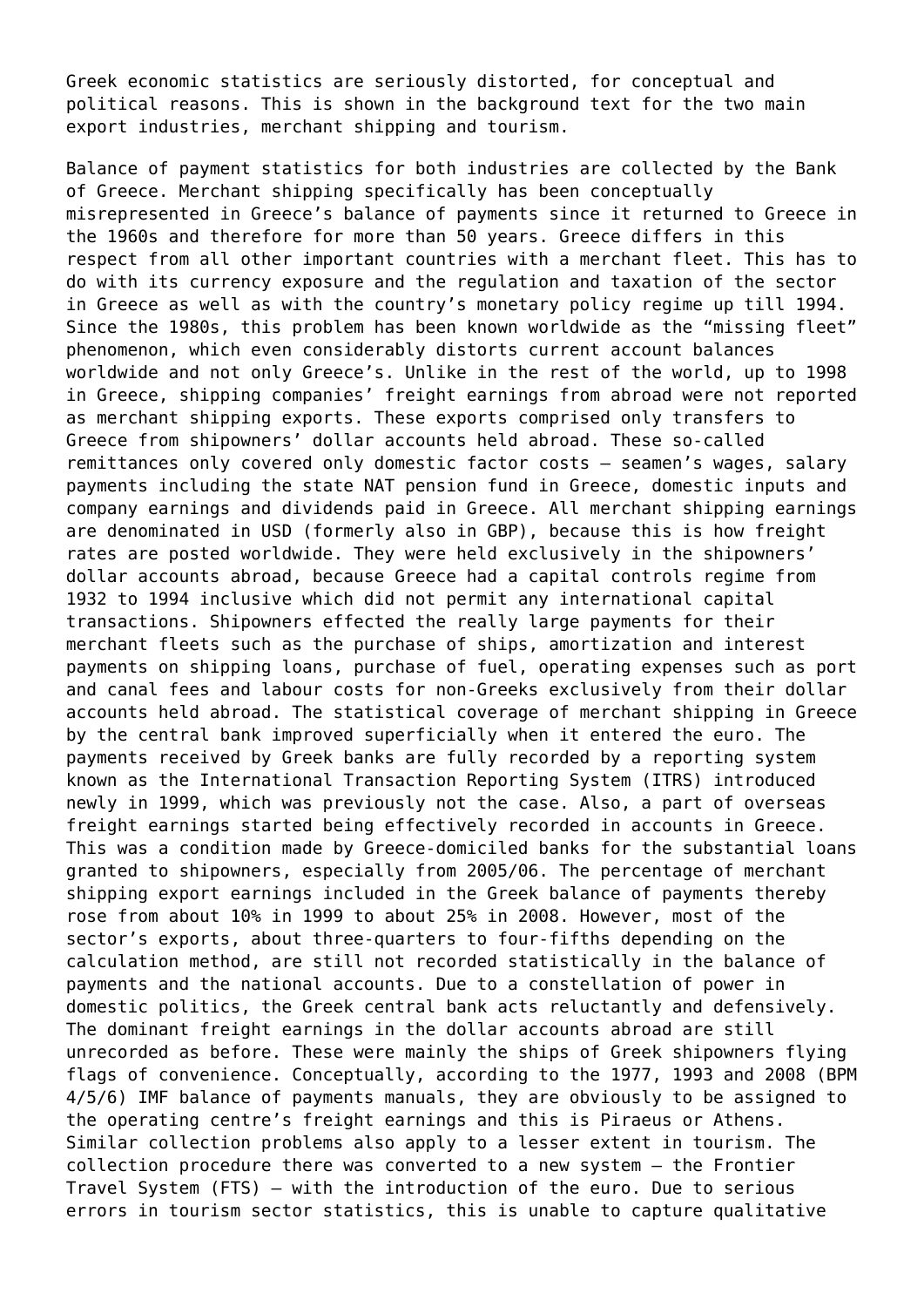changes such as the spectacular expansion of five-star hotels in the 2000s. As a result, average hotel prices and per diem tourist spending is distortedly recorded. Consequently, tourism sector exports are also viewed in absolute terms and inaccurately reflected in the temporal dynamic.

Greece's export industry is very competitive and is oriented towards the world economy's above-average growth sectors and is therefore well positioned. However, it is insufficiently diversified and is particularly concentrated on an extremely cyclical major sector – merchant shipping. Furthermore, in comparison to the rest of the world, the Greek fleet is concentrated on the segments of merchant shipping which are the most cyclical by far, namely, tankers and dry bulk carriers – transport ships for raw materials such as iron ore, coal, grain etc. Since 2008, both these segments have been exposed to an extreme sectoral price decline which is hitting all operators hard. The same sequence as that of the 1970s and early 80s is being repeated: Strong synchronised growth in the world economy, full capacity utilisation, a steep rise in freight rates, large orders for very big ships (early 1970s, second half of the 2000s), then the first oil shock (1973; 2007/08), then the second oil shock (1979/80; 2011-14), sharp fall in demand for sea freight and high overcapacity combined with a collapse in freight rates. In 2014/15, the average freight rates for tankers were about 30 – 40% below the average for the 2000s. For dry bulk carriers freight rates have even declined by 70 -80%. In contrast to the 2008 peak level, the falls were even as high as 50% and 95% respectively. In the hotel and restaurant sector, prices also fell by about 20% compared to 2007/08. The collapse of Greece's exports is a cyclical sectorally-determined slump. No other country suffered such a collapse of exports as a result of concentration risks. Nevertheless, during the expansion phase and also during the recession since 2008, Greece clearly strengthened its competitive position in these two export industries in comparison to the rest of the world. However, Greece has been much weakened as an economy.

An extremely deflationary foreign trade price shock…

What first brought Greece to its knees was an extremely deflationary foreign trade price shock. The two oil shocks of 2007/08 and 2011- 14 represent enormous burdens not only for its merchant fleet, but for the Greek economy as a whole. In the 1990s, Greece spent about 1% of its nominal GDP on its visible oil bill (net energy imports minus energy exports) annually. In the years 2006 – 14, this percentage increased to an average of over 4% of the nominal EDP – GDP. This percentage even exceeded 5% during the peak years. In addition, there are fuel costs for the merchant fleet which is refuelled around worldwide and hardly ever in Greece. That expenditure is not included in the Greek trade balance. It should be recorded under imports (intermediate inputs) of shipping services. If all the freight earnings of Greek shipping companies was correctly recorded and not only about one – quarter, the energy bill would actually increase to about 15 – 20% of the correctly calculated nominal GDP.

No other developed economy is as massively dependent on oil prices as Greece is. This dependency reflects the country's maritime exposure. Greece has thousands of islands, many of which are tourist destinations that are very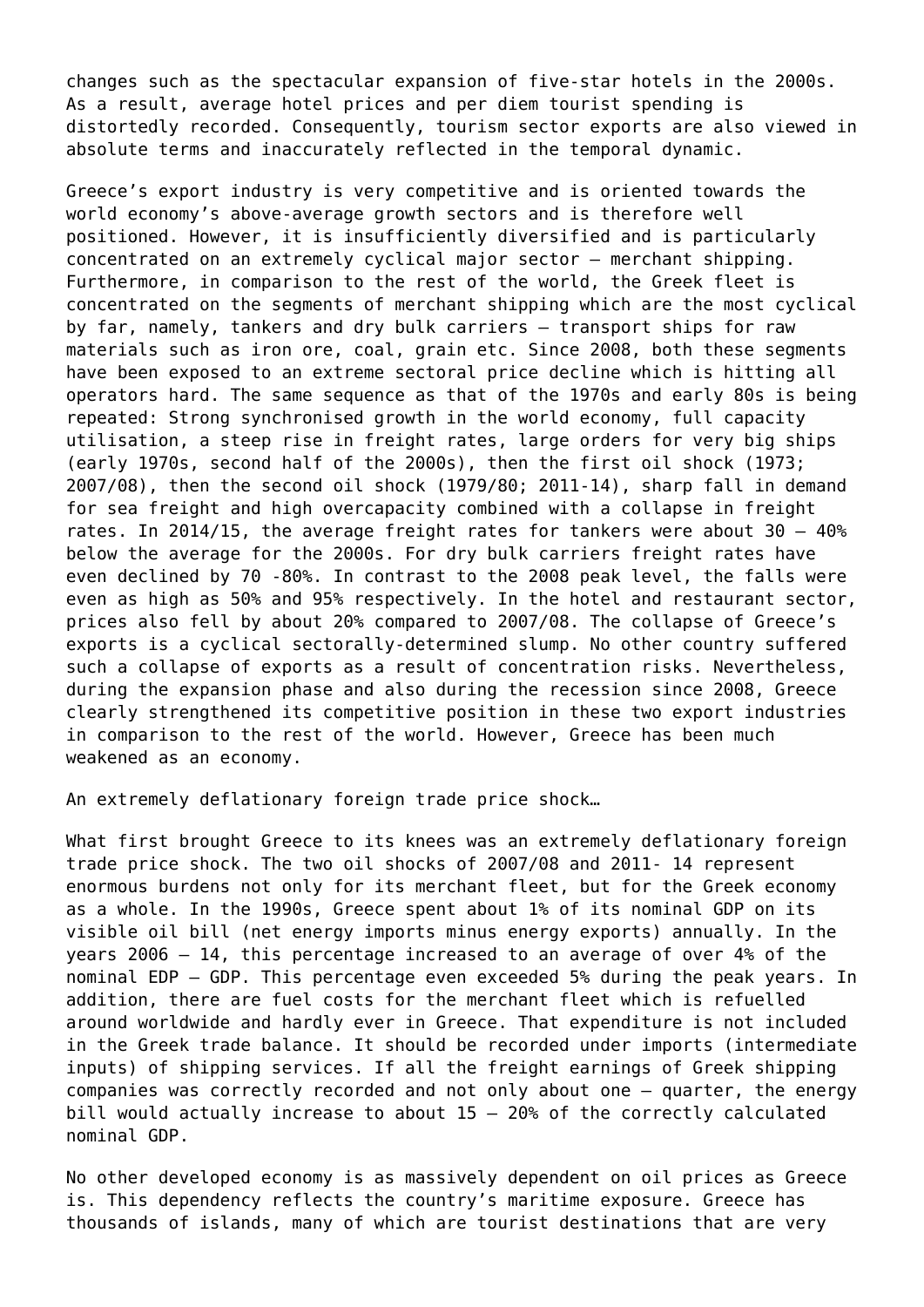remote from the mainland and must be reached by sea or by air, which entails high transport costs. On the islands, electricity and heating are provided only by oil/gas combustion in thermal power plants. Greece also has the world's largest merchant fleet. The fleet's fuel expenditure represents the greater part of the costs of voyages and – during oil shocks such as since 2001 – even the total cost. What hit Greece massively, unlike any other economy, is a double price shock in its foreign trade. A collapse in its key export prices since 2008 and, parallel to that, a price explosion in import or input prices. Hence the extreme deflationary pressure from the foreign trade sector. The Greek central bank's official current account figures therefore present a false picture because they only record a fraction of freight earnings and energy expenditure: exports could have been underestimated by about 60 billion euro for 2008. Correctly calculated, the current account was in surplus from 1999 to 2007/08 and there has been a big deficit since then. The official current account balance shows exactly the opposite of the actual development, with disastrous consequences for the interpretation of the economic problems and the formulation of a policy response.

In essence, at issue is a cyclical international trade price shock, identical to that of the early 1980s. It first started in 2008, after the terms of trade in international trade had previously been extremely favourable to Greece's current account. It's the exact same constellation as in the early 80s: a fall in freight rates combined with the second oil shock of 1979/80, which then lasted till 1985. It's a classical terms of trade shock which is unrelated to the internal price and costs dynamics in Greece. Greece is a pure price-taker for these goods and services. In the 1980s, Greece's policy responded correctly in principle, namely, with an expansionary fiscal policy. In the 1980s, this prevented a slide into a severe recession or depression. Two things were wrong at that time:

– Labour market policy and wage determination in the core sector, merchant shipping. Steeply rising salaries for Greek seamen as a result of the wrong choice of reference currency for the payment of wages after 1977, led to a dramatic loss of seafaring jobs in Greece in the first half of the 1980s. This had grave consequences for shipowners' remittances and the current account at the time and favoured a fall in the Greek drachma.

– The fiscal expansion was not implemented as a temporary economic policy measure. It was continued unchanged under different economic conditions and paved the way for clientelist party politics with the well-known consequences for budget deficits and government debt.

The state of official data and the prevailing analysis of the growing current account deficits since the introduction of the euro are incorrect. Correctly calculated, Greece never showed deficits between 1999 and 2008, but rather increasing surpluses. Just as wrong is the claim of insufficient productivity gains and even more so, that of excessive labour costs increases. Solely as a result of the recording of a fraction of merchant shipping earnings, the GDP for the years 2007 and 2008 was underestimated by about 15 to 20%. On the contrary, from 2003 to 2008, wages increased insufficiently with respect to the productivity gains actually achieved. When correctly measured, real wages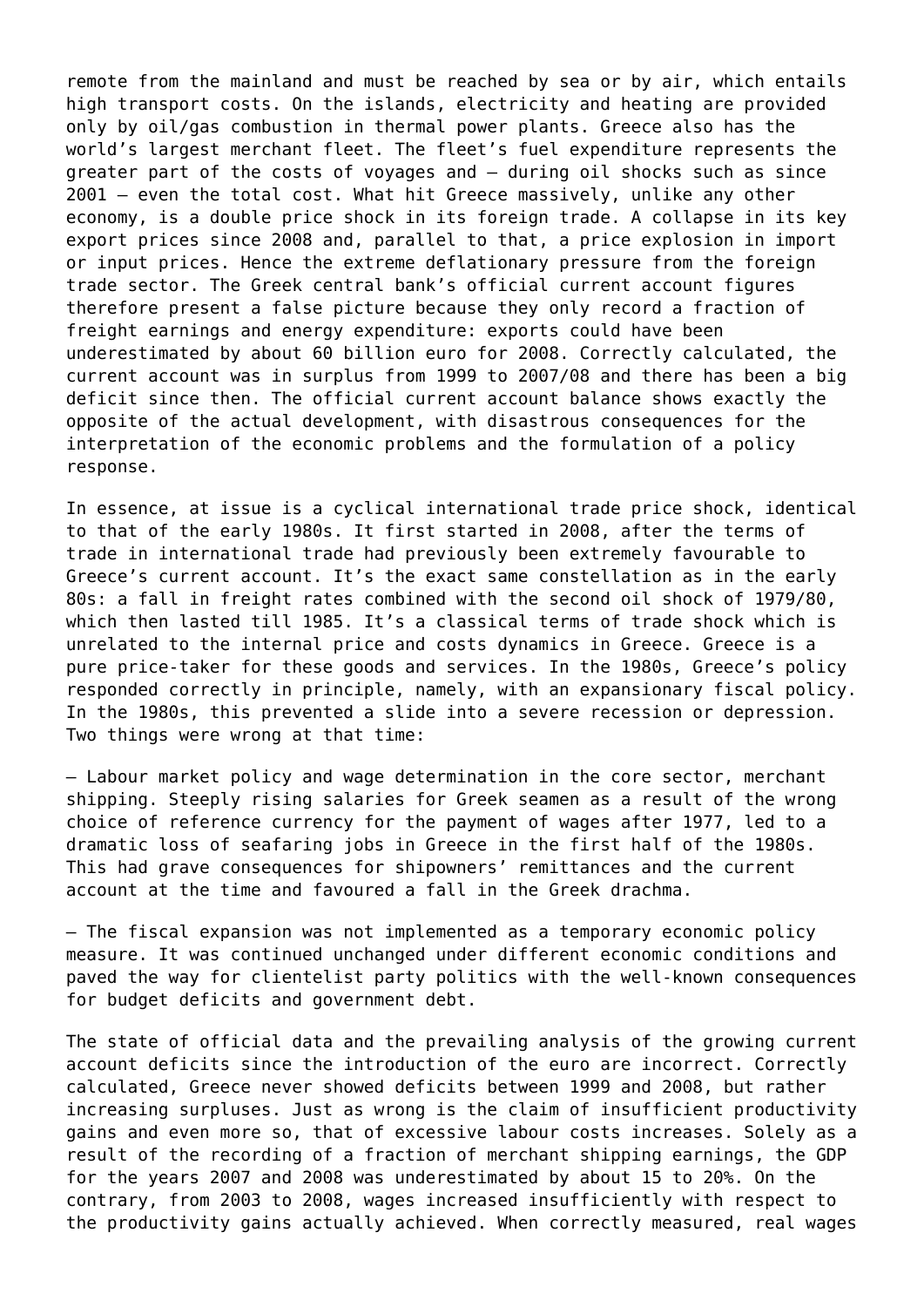were already in decline during the upswing, although the economy was experiencing the biggest boom in Western Europe. Furthermore, budget deficits and the level of government debt relative to actual GDP were nothing like the order of magnitude in the EDP procedure. The only thing that is correct is that the balance of payments data published by the Greek central bank and the national account data derived therefrom support the interpretation of rising wage costs and an overly expansionary fiscal policy superficially, from a highly aggregated perspective.

…is aggravated by a misguided policy of internal deflation …

Hence, the Troika formulated a wrong response, i.e. an unprecedented internal deflation as a response to an external deflation of a rare extent in a small open economy. The concept of internal devaluation, as it is called, is inappropriate for several reasons:

– Greece's export economy does not benefit at all from very low wages and prices. This has to do with its structure. Earnings and expenditure by merchant shipping, the largest export industry by far, are almost exclusively dollar-denominated and have little or nothing to do with Greek labour costs. In contrast to the situation at the beginning of the 1980s, shipping companies now employ fewer Greek seamen. Most seamen are Filipinos and Indians, who are paid in their home currencies. In addition, the merchant fleet is extremely capital intensive, and this is in contrast to its structure some decades ago. Many of the exporters in the tourism sector are family businesses with low numbers of non-family employees. By contrast, the bigger firms operating five-star and four-star hotels are capital intensive. So, on the contrary, wages did not constitute a hindrance to the unprecedented expansion in five-star hotels since 2003. In any case, in both industries, cheap, unreported work of illegal immigrants is a significant form of employment.

– The internal devaluation policy does not take into consideration the previous strong credit expansion and debt levels of private households and companies. Nominal incomes were reduced through seriously reduced wages, pensions and prices as well as through high unemployment. As the outstanding debt to the banking sector and to the state remains unchanged, the current burden of interests, amortisation and taxes and the value of the outstanding debt continue to rise in real terms. A debt deflation situation has been thus created.

– This debt deflation was greatly aggravated by the systemic banking crisis which acts as a financial accelerator for the economic crisis. A withdrawal of foreign interbank deposits started with the supposed 2010 sovereign debt crisis, which led to a lending freeze in the banking system. The Troika unwittingly intensified this process. Monetary policy was ultra-restrictive because the banking system's equity capital was temporarily destroyed by the debt cut imposed by the Troika in 2011. It has never been adequate built up again since then. Due to this credit event, the banks were obliged to immediately make extremely high write-offs. This destroyed a large part of their capital. However, recapitalization did take place, but belatedly, in 2012 and 2013. The banks had to suspend or strongly curb lending because of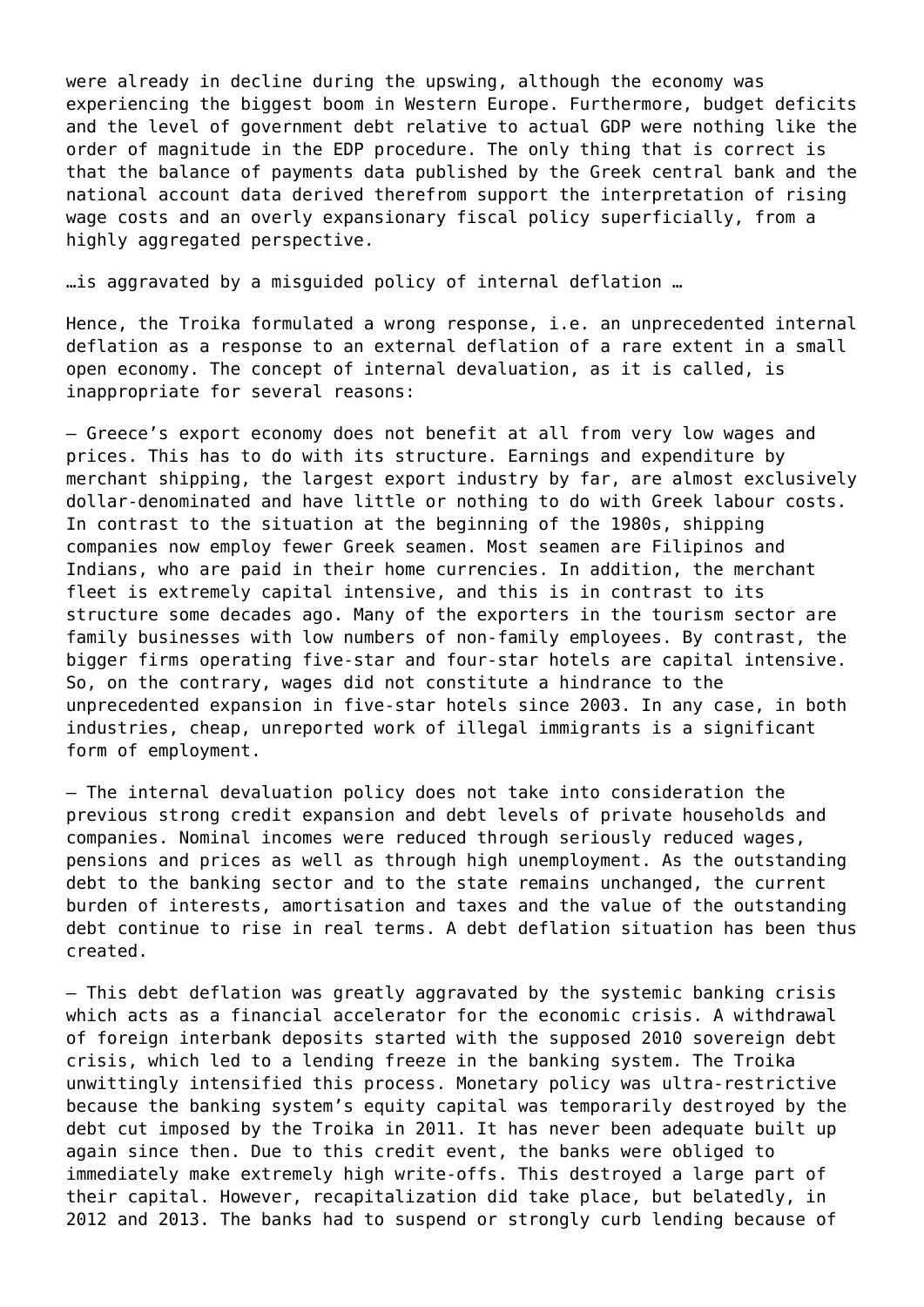the temporary massive reduction in their capital. The lending freeze led to the collapse of construction investment to almost zero. The liquidity crisis stemming from the banking crisis spread to large sections of the real economy and pushed tens of thousands of companies and households into bankruptcy and cost hundreds of thousands of employees their income. The banks' nonperforming and bad loans rose steeply as a consequence of the general liquidity crisis. These bad loans have to be backed by much higher equity with the result that even after the belated recapitalisation, the banks themselves were unable to come out of the situation of inadequate equity or risk capital. The massively deflationary policy exercised through the banking system together with the foreign trade price shock (fall in export prices combined with skyrocketing oil prices) lies at the heart of the Greek crisis. The temporary destruction of banks' equity capital triggered a systemic banking crisis which is reflected in an almost unprecedent credit crunch and a liquidity crisis extending over the whole economy.

– The role of fiscal policy alone in the crisis is overestimated or incorrectly assessed. A consolidation was necessary, granted. But the Troika set the priorities badly. The fiscal consolidation was not only too abrupt; it had extremely negative distorting effects from an economic policy standpoint. Those who had been paying taxes up to then – workers in regular employment and households – now pay much more and receive lower benefits. The combination of tax measures – especially the sharply increased rates of VAT, income tax and profit tax – and spending cuts has greatly increased the incentives for tax evasion in the commercial sector. Consequently, those who had been paying little or no tax up till then still pay none or too little. Certainly, many of the self-employed and many companies can no longer pay because of the economic situation. In contrast, it would have been relatively easy to get hold of considerable amounts of evaded taxes parked in offshore accounts abroad, without such economic damage.

… which leads to a debt-deflation spiral

This is why this article characterizes the crisis as a debt-deflation spiral. Because the policy of internal devaluation adds an internal debt deflation to the external debt deflation in the economy's most important sector, merchant shipping, and triggers a comprehensive and cumulatively intensifying process of macroeconomic debt deflation. The four characteristic elements are the destruction of banking system equity or risk capital, falling real estate and ship prices, which are the most important collateral for bank loans, steeply rising bad loans and periodic withdrawal panics among banking system depositors. The banks can no longer make loans and plunge the economy into a comprehensive liquidity crisis. The banking crisis acts as a financial accelerator of a cumulatively intensifying economic collapse. Debt deflation consists of sharply falling nominal incomes and prices together with unchanged nominal debt owed to the banks and rapidly rising nominal debt to the government. Interest rates and the tax burden rise drastically in real terms due to the fall in nominal income making debts and borrowing costs unsustainable. The manifest sovereign debt crisis reflects only one underlying process of a full-fledged debt deflation.

Given this analysis, the major policy options will be discussed at the end of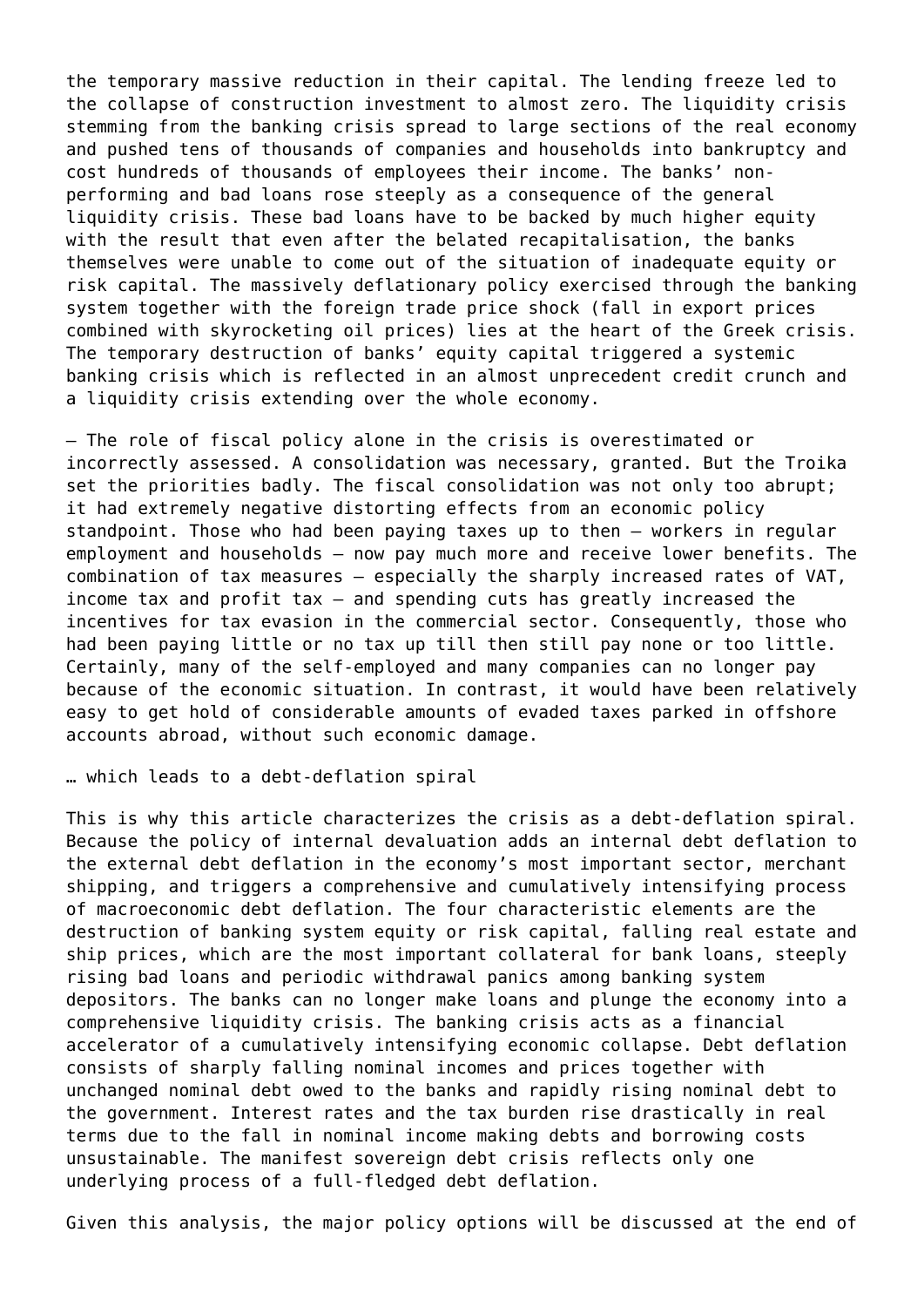this article and both an exit from the euro and a continuation of internal devaluation have been rejected. An exit from the euro would damage shipping and tourism irreversibly. A devaluation would not benefit sea transport, because its costs and revenues are dollar – denominated. Moreover, these two major export industries are very capital intensive. The four- and five-star hotel segments of the tourism sector offer potential which requires high capital expenditure, just like sea transport. The potential of both sectors of the economy can only be fulfilled by remaining in the euro with a banking system that can provide an elastic credit supply at low interest rates. A return to the drachma would mean high and volatile interest rates with fluctuating risk premiums.

The focus of attention is not on "reform" measures of the existing type, but neither on selective social or fiscal policy measures. The Troika's "reforms" only deepened the domestic economy's debt deflation. Given the unprecedented banking crisis, the banking system must be immediately recapitalized and the credit mechanism restored. This is the only way to alleviate the country's catastrophically acute liquidity crisis. A further financing of the public budget alone will not suffice and, if accompanied by further falls in wages and pensions or VAT increases, will only aggravate debt deflation. The most important points concern a rapid and substantial recapitalization of the banks, a transfer of non-performing and bad loans to a properly designed "bad bank", the abolition of withholding tax on interest income on domestic bank deposits and a profound modification of merchant shipping regulation. Shipowners must disclose all their accounts, including offshore accounts to both tax authorities and the central bank. They must report global turnover and inputs annually and on a reduced scale on a quarterly base. Shipowners should be allowed to retain their tax privileges for shipping activities within the existing framework. But besides transparency only if they hold their liquidity in Greece instead of in offshore accounts abroad. This is the only way the banking system deposit base can be rebuilt. These measures will cost something initially, but can be revisited during a subsequent privatisation.

#### Initial Situation: The Missing Fleet

The standard analysis has it that Greece, like the other periphery countries, lost some of its competitiveness when it adopted the euro. Price competitiveness suffered due to excessively high wage rises in relation to weak productivity gains. This was supposedly made possible by an expansionary spending policy. In a currency union, this wage-dependent competitive disadvantage can only be corrected through drastic nominal and real wage reductions. Drastic structural budget cuts must be made in order to achieve a primary surplus. Hence the policy of wage cuts and reductions in nominal wages in both the public and private sectors which were carried out relentlessly. Hence the endless hikes in direct and especially indirect taxes and levies. Hence the spending cuts in investments, current spending and pensions. In this view, an economic collapse is an unavoidable adjustment effect of this austerity and deflationary policy. The weak export performance can only be improved by microeconomic structural reforms to the labour market, the deregulation of the whole economy and comprehensive reform of the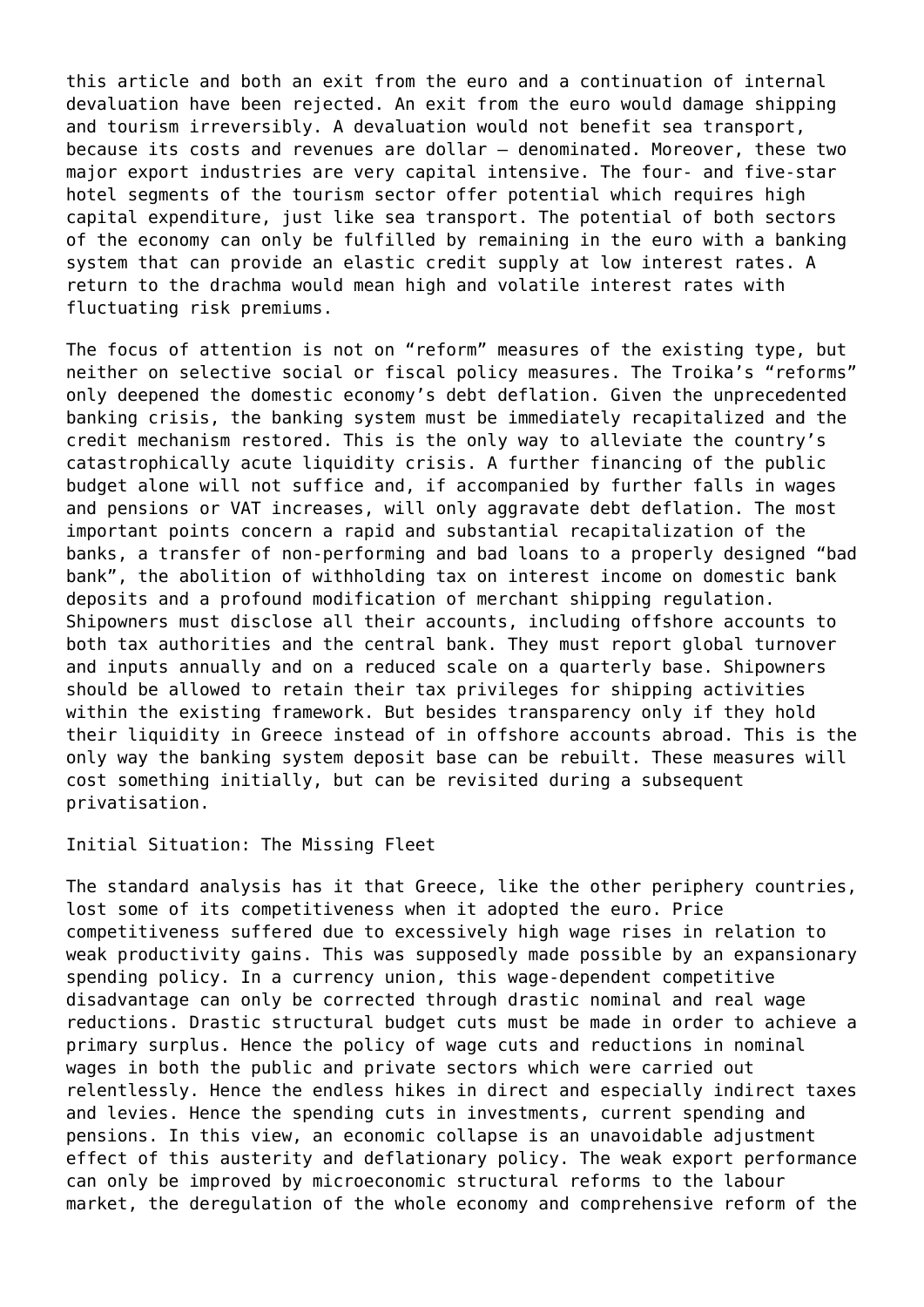state. By contrast, competitive disadvantages can be compensated for in the event of an exit from the euro by the associated devaluation. Proponents of this interpretation such as Hans-Werner Sinn recommend that leaving the currency union would serve the country best.

What can excuse this interpretation and this action approach are Greece's official economic statistics. With respect to the calculation of the balance of payments, external position and gross domestic product, especially exports, but also imports and investment in building construction, they are incorrect. They have actually been depicting a desolate picture of the Greek economy with respect to export growth for a long time, and especially since the launch of the euro. The Greek central bank is primarily responsible for this. It has been organising the balance of payment statistics for decades. The government statistics office only takes over these results and fits them into the national accounts. Hence, the fact that the reactions in economic policy in Europe and Germany to the euro crisis which started from Greece were of this nature is explainable and can be accepted. However, the Troika's experts and policy advisers called in by the German and European decisionmakers were also incompetent, and not only the Bank of Greece. In the event of a crisis, the one of the first things to do is always to examine the quantitative figures and to trace every possible weak point. And a critical examination would have thrown out the whole representation. Nevertheless, let us state the facts:

Greece's exports have been structurally underestimated in the service balance for decades, because only a small part of merchant shipping or the shipping companies was included, and indeed a part decreasing over a period of time up to 1998. This sector has been dollar-denominated since the 1950s and especially on the revenues side and – increasingly – on the expenditure side. This is why Greek shipowners traditionally hold accounts with banks in New York, London and Geneva and have historically almost never made payments through Greek or Greece-domiciled banks until the introduction of the euro. The fact that shortly after the establishment of the Bank of Greece (in 1929), Greece went over to a regime with rigid capital controls in 1932 and maintained this regime more or less unaltered until 1994 also played a role in this respect. It was almost impossible to carry out international capital transactions through Greek banks. In view of this monetary policy regime, the central bank dispensed with recording the freight revenues of shipowners operating in Greece and to designate them as exports. This was in contrast to the practice of almost all other countries with an influential merchant fleet. The only things that were recorded on the income side of the shipping sector's balance sheet up to and including 1998 were the shipping companies' internal factor costs – wages and social security contributions, especially payments into the seamen's NAT pension funds, domestic intermediate inputs and dividends and company revenues paid out in Greece. They were financed by means of shipowners' transfers (remittances) from their dollar accounts held abroad. The freight revenues of Greek shipping companies were historically almost never recorded in either Greece's nor in foreign countries balance of payments up till 1998. That is the problem of the "missing fleet" which has occupied the international balance of payments statistics since the early 1980s. The greater part of freight revenues and liquidity remained in dollar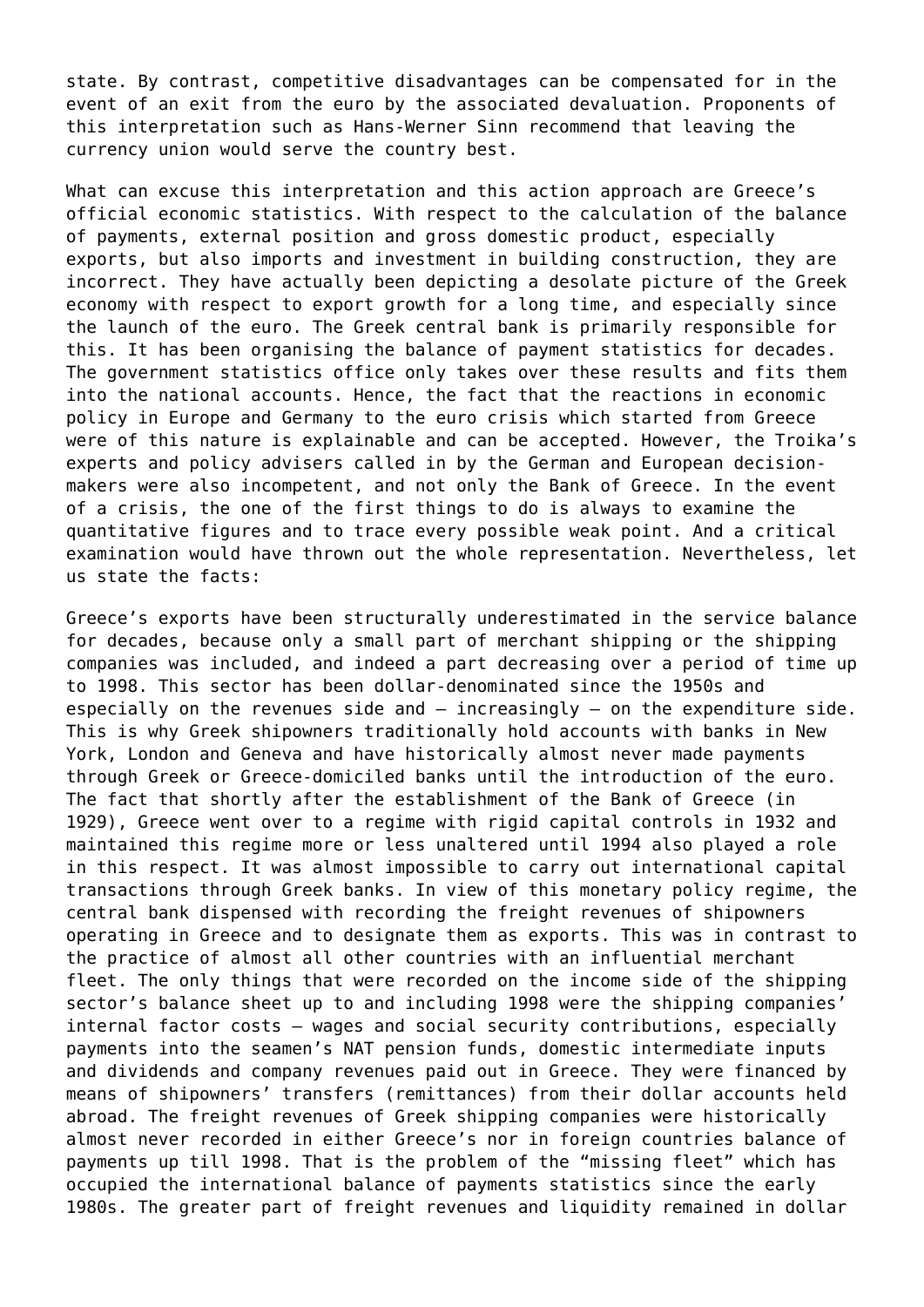accounts abroad. This liquidity came into domestic circulation in Greece though through various channels, but in highly cyclical manner. Structurally, up to and including 2002, the reinvested proceeds do not remain in the foreign accounts at all, and have been insufficiently recorded since 2003. Because the shipping companies possess large and increasing capital abroad, their revenues were completely mixed therewith. By the time it adopted the euro, Greece's current account, if correctly calculated, was in surplus and not in deficit, as represented in the official figures. By the end of the 1990s, with respect to export proceeds, the shipping companies were actually several times more important than tourism and even more so than the export of goods.

The unrecorded export proceeds of Greek shipping companies have been an issue in international economic statistics for decades. Thus, after several attempts, American authorities and the IMF discovered that the evidently incorrect figures of the American and global current accounts balances were largely attributable to the inadequate recording of the freight revenues of Greek shipowners. Between 1984 and 1987, the IMF carried out a comprehensive investigation into the reasons for the negative global current account balances through a working group (Esteva Report). In principle, the surpluses and deficits of the current accounts of all countries should balance out. However, from the 1970s, a rapidly increasing tendency towards aggregated deficits of about 100 billion USD was established between 1981 and 1985. One of the three fundamental reasons identified, actually the most significant, was the non-reporting of income from the shipping industry by a few countries with very large fleets, Greece and Hong Kong being at the forefront ("The Missing Fleet").2 In subsequent years, the considerable discrepancy between reported credits and debits in sea freight transport was also an issue for working groups from time to time.3 In the 2000s the discrepancies in the sea transport balance virtually exploded, without any further clarifications. In the past, concealed trends of "invisibles" in the balance of payments were responsible for many macroeconomic enigmas and policy errors. The fact that the shipping companies' surpluses must have caused very serious distortions not only for the U.S. balance of payments, but also for the current account balances of the much smaller Greece was never identified as a central issue in the IMF documents. This reflects a form of organisational blindness.

Greece's fleet of tankers and bulk carriers has been the world's largest since the 1970s. The tankers carry crude oil and products such as petrol, diesel and kerosene, chemicals or also gas. The so-called dry bulk carriers transport bulk cargo goods such as iron ore, coal, grain, bauxite or phosphate. This is a growth sector of the world economy, with growth rates clearly above

The International Monetary Fund: Final Report of the Working Party on the Statistical Discrepancies in World Current Account Balances, Washington D.C. (1987) came to the following sobering conclusion with respect to Greece's shipowners: "Moreover, the Greek balance of payments excludes the operations of the Greek fleet because the owners of that fleet do not reside in Greece and, as far as the IMF is aware, they are not residents in other countries either". (IMF, 1987, p. 90).